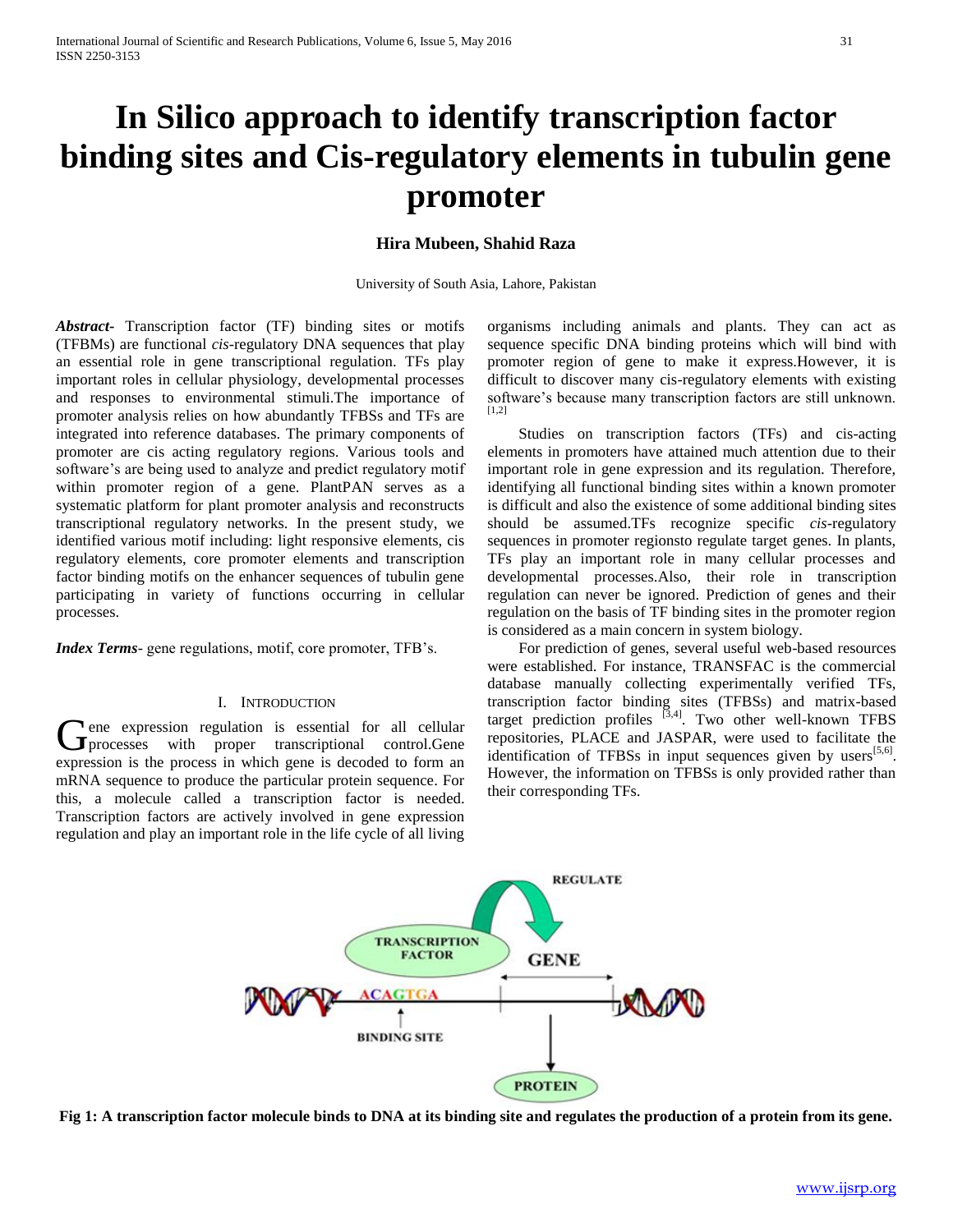## **Tubulin**

 Tubulin is a globular protein that is considered as a building block of microtubules, which are a major element of the cytoskeleton. Tubulin heterodimers are composed of two major classes including alphaand beta tubulin. According to previous studies, tubulin genes of a wide variety of organisms have been isolated and characterized since the cloning of chicken and tubulin cDNA during the 1980s. Identification of functional transcripts has helped to classify tubulin into further classes and many isotypes. In addition, the complexity of the tubulin population is dependent on transcriptional regulation and posttranslational modifications. These post-translational modifications allowed subdividing isotypes into several isoforms. [7,8,9,10]

# **Cis-Regulatory Module**

 The TFs bind in the regulatory regions of genes mainly enhancers organized in the form of modules like cis-regulatory modules (CRM), to sequences called as transcription factor binding sites (TFBS). CRM share regulatory sequences located few kilo bases away from gene of interest and bind to specific TFs at specific developmental stage to result in specific cell specification. <sup>[11]</sup>Overall, gene expression is regulated by the combination of all CRMs acting on genes throughout the organism's life. Studies shown, there exists as many as 10-fold more CRMs than genes.  $[12]$ Interaction between the TFs and CRMs form a development transcriptional regulatory network, which helps to carry out the activities for specification and differentiation programs of various cell types for development of organism.

## **PlantPAN**

 PlantPAN is software used as an informative resource for detecting transcription factor binding sites, corresponding transcription factors, and other important regulatory elements in a promoter or a set of plant promoters. Additionally, TFBSs, CpG islands, and tandem repeats in the conserve regions between similar gene promoters are also identified. The new PlantPAN(version 2.0) contains 16 960 TFs and 1143 TF binding site matrices among 76 plant species. It can help to update the annotation information, adding experimentally verified TF matrices, and making improvements in the visualization of transcriptional regulatory networks.

 In the present study, we have identified putative transcription factor binding motifs on the enhancer sequences of tubulin gene participating in variety of functions occurring in several cellular and developmental processes. These mapped sequences are of great importance in finding out other regions within the genome having the similar or identical set of motifs. The importance of having these motifs mapped will help to know about which transcription factor will bind to particular promoter sequence. This connection between the promoter sequences and transcription factors regulate the gene expression.

## II. MATERIAL AND METHODS

# **TFB Prediction**

 Transcription factor (TF) binding site prediction remains a challenge in gene regulatory research due to degeneracy and potential variability in binding sites in the genome. **PlantPAN**

 Plant promoter analysis navigator, for identifying combinatorial cis-regulatory elements with distance constraint in plant gene groups.http://plantpan2.itps.ncku.edu.tw/.

# **PLACE**

 Database of motifs found in plant cis-acting regulatory DNA elements, all from previously published reports. It covers vascular plants only. http://www.dna.affrc.go.jp/htdocs/PLACE/. **Motif Analysis**

 Motif analysis involves identification of common patterns from promoter region without knowing their binding sites.

# **PlantCARE**

 PlantCARE, a database of plant *cis*-acting regulatory elements and a portal to tools for *in silico* analysis of promoter sequences[.http://bioinformatics.psb.ugent.be/webtools/plantcare/](http://bioinformatics.psb.ugent.be/webtools/plantcare/html/) [html/.](http://bioinformatics.psb.ugent.be/webtools/plantcare/html/)

## III. RESULTS

## **Analysis of Transcription Factor Binding Sites (TFB's)**

 PlantPAN software (www.plantpan.mbc.nctu.edu.tw/) identifies the transcription factors that are key regulators of gene expression. The putative transcription factor binding sites (TFBs) inBeta Tubulin (BT)genepromoters are illustrated below in table 1.

| <b>Transcription</b><br><b>Factor</b> | <b>Species</b> | Sequence        | <b>Site</b> |
|---------------------------------------|----------------|-----------------|-------------|
| Athb-1                                | Arabidopsis    | gtgcATAATaagga  | 117         |
| <b>ANT</b>                            | Arabidopsis    | taacgCCCGatt    | 221         |
| AG                                    | Arabidopsis    | aactgaTTTGGtga  | 887         |
| AGL3                                  | Arabidopsis    | acgttaTATGGtcct | 881         |
| Athb-1                                | Arabidopsis    | tttcATAATtcaag  | 174         |

# **Table 1: Transcription factor binding sites**

## **Motif Analysis**

## **Light Responsive Elements**

 Analysis of beta tubulin gene promoter reveals various light responsive, core promoter elements and cis-regulatory elements. Some of them are given below.

# **Table 2: Shows light responsive elements**

| Motif     | <b>Species</b>       | Sequence           |
|-----------|----------------------|--------------------|
| GAG-motif | Arabidopsis thaliana | AGAGAGT            |
| I-box     | Solanum tuberosum    | <b>TATTATCTAGA</b> |